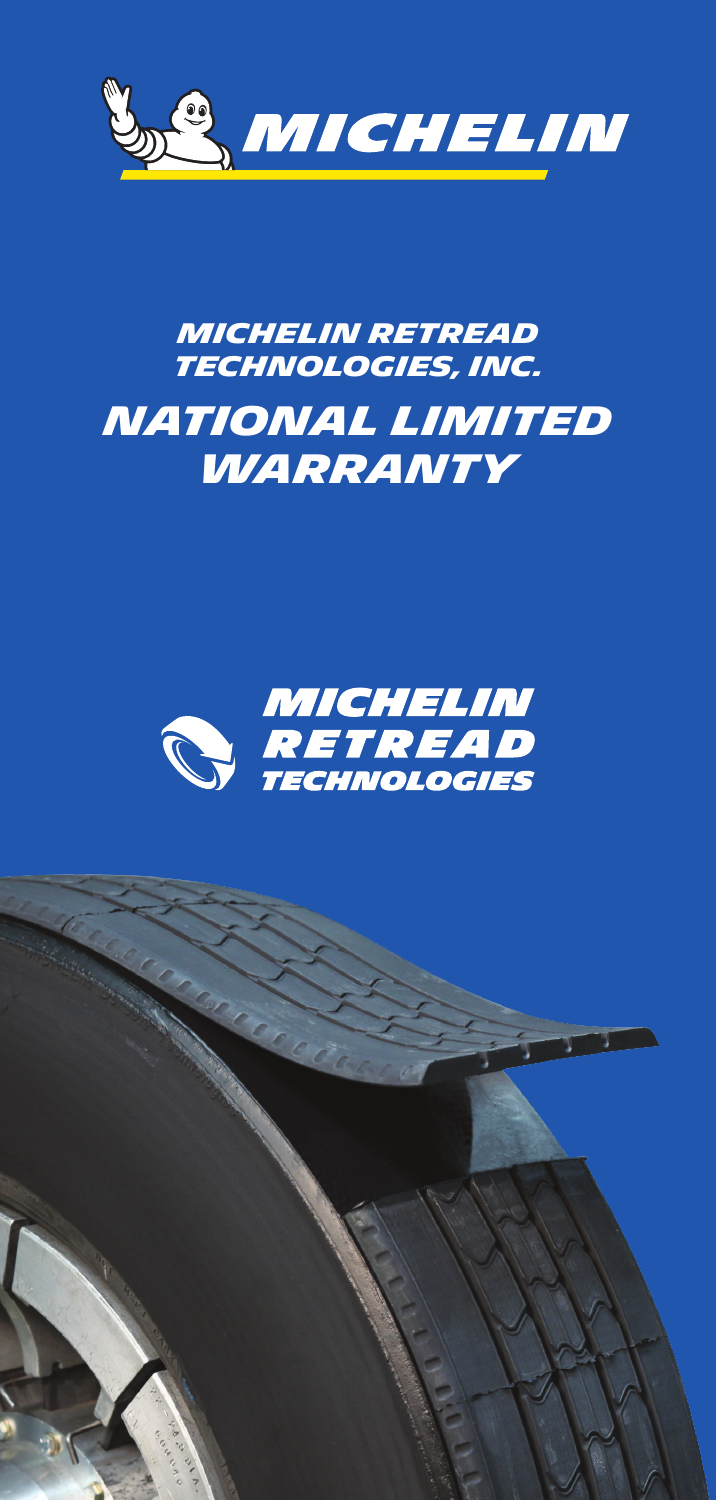## INDEX

## Page

| Michelin Retread Technologies                     |
|---------------------------------------------------|
|                                                   |
|                                                   |
|                                                   |
| How Replacement Charges Are Calculated3-4         |
|                                                   |
|                                                   |
| Safety and Maintenance Recommendations6-14        |
|                                                   |
|                                                   |
|                                                   |
|                                                   |
|                                                   |
| Wheel Alignment, Tracking and Balancing9          |
|                                                   |
|                                                   |
|                                                   |
|                                                   |
|                                                   |
| Mounting Recommendations12-13                     |
| Preparation of Wheels And Rims 14                 |
| MICHELIN <sup>®</sup> X One® Casing Warranty  15  |
| MICHELIN® X One® Tire Specific Information  16    |
| <b>Pressure Maintenance</b>                       |
| Vehicle Handling                                  |
| Rapid Pressure Loss Techniques                    |
| MICHELIN <sup>®</sup> Consumer Care Information12 |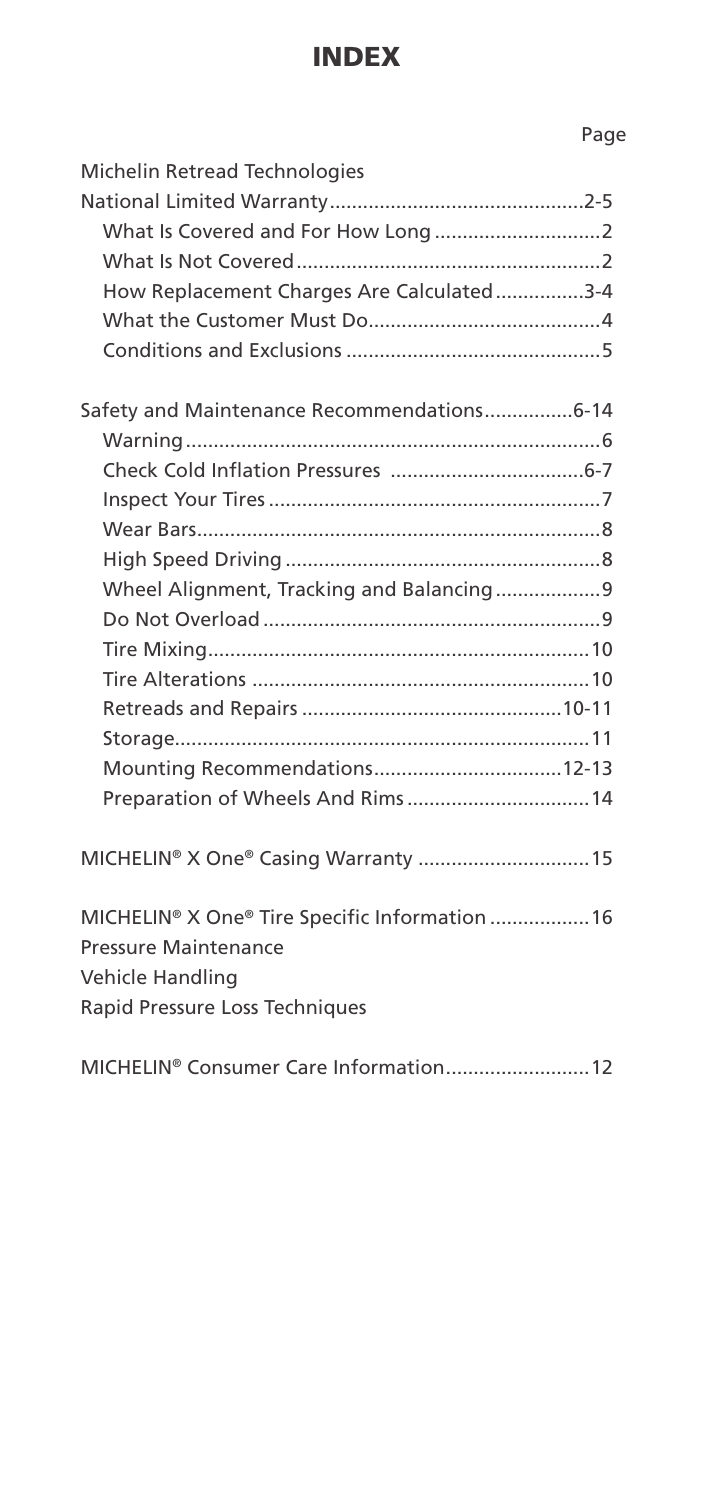## *MICHELIN® RETREAD TECHNOLOGIES NATIONAL LIMITED WARRANTY*

## WHAT IS COVERED AND FOR HOW LONG

Michelin Retread Technologies, Inc (MRTI) Franchise (hereinafter referred to as MRT Dealer), provides a national limited warranty for every retread, whether using a customer's casing or an MRT Dealer's casing and for every repair produced by an MRT Dealer.

The national limited warranty applies to all retreads and repairs bearing the MRT Dealer's valid DOT<sup>(1)</sup> plant code and is warranted against defects in workmanship and materials for the "useable"<sup>(2)</sup> life of the retread tread and within 3 years from the retread DOT or in the absence of a retread DOT, the date of purchase.<sup>(3)</sup> Thereafter, all warranties, express or implied, expire.

#### WHAT IS NOT COVERED

- Road hazard injury (e.g., a cut, snag, bruise, impact damage, or puncture, whether repairable or not);
- Incorrect or improper mounting, tire/wheel imbalance, or improper repair made by others;
- Underinflation, overinflation, curbing, improper maintenance, neglect or other abuse;
- Mechanical irregularity in the vehicle such as vehicle damage or wheel misalignment resulting in uneven or rapid wear;
- Accident, fire, chemical corrosion, tire alteration or vandalism;
- Casings classified and marked by the MRT Dealer as "NA" (not adjustable) adjacent to the retread DOT code.
- Any tire casing designed in such a manner as to render MRT inspection techniques and/or equipment ineffective is not covered by this warranty. All other workmanship and material coverage remains in effect.

#### HOW REPLACEMENT CHARGES ARE CALCULATED

If a cap and casing, a retread, and/or a repair produced by an MRT Dealer retread plant<sup>(4)</sup> is within 3 years from the MRT Dealer's DOT becomes unserviceable due to a condition covered by this warranty, it will be credited based on the percent of the retread that is worn. If the retread tread is not available, then the credit will be based on time of use.

If the retread, casing and/or repair becomes unserviceable due to a condition covered by this warranty in the first 10% of the useable tread life, and the retread tread is available, then the credit will be 100% of the invoice price for the casing, retread and/or repair. After 10% of the useable retread life is worn, and before 4/32nds, the credit will be on a pro rata basis using the calculation below.

Remaining Retread Tread -4<br>  $\frac{4}{1}$  = % Credit Due Original Retread Tread -4

If the retread, casing and/or repair becomes unserviceable due to a condition covered by this warranty and if no measurable retread tread is available, credit will be given on a pro rata basis of the actual purchase

<sup>(1)</sup> DOT - Department of Transportation

<sup>(2)</sup> The usable life of a retread tread is defined as the tread depth down to 4/32nds of an inch of tread remaining.

<sup>(3)</sup> Date of purchase is documented by the retread or repair sales invoice.

<sup>(4)</sup> Retread must bear plant's DOT identification code.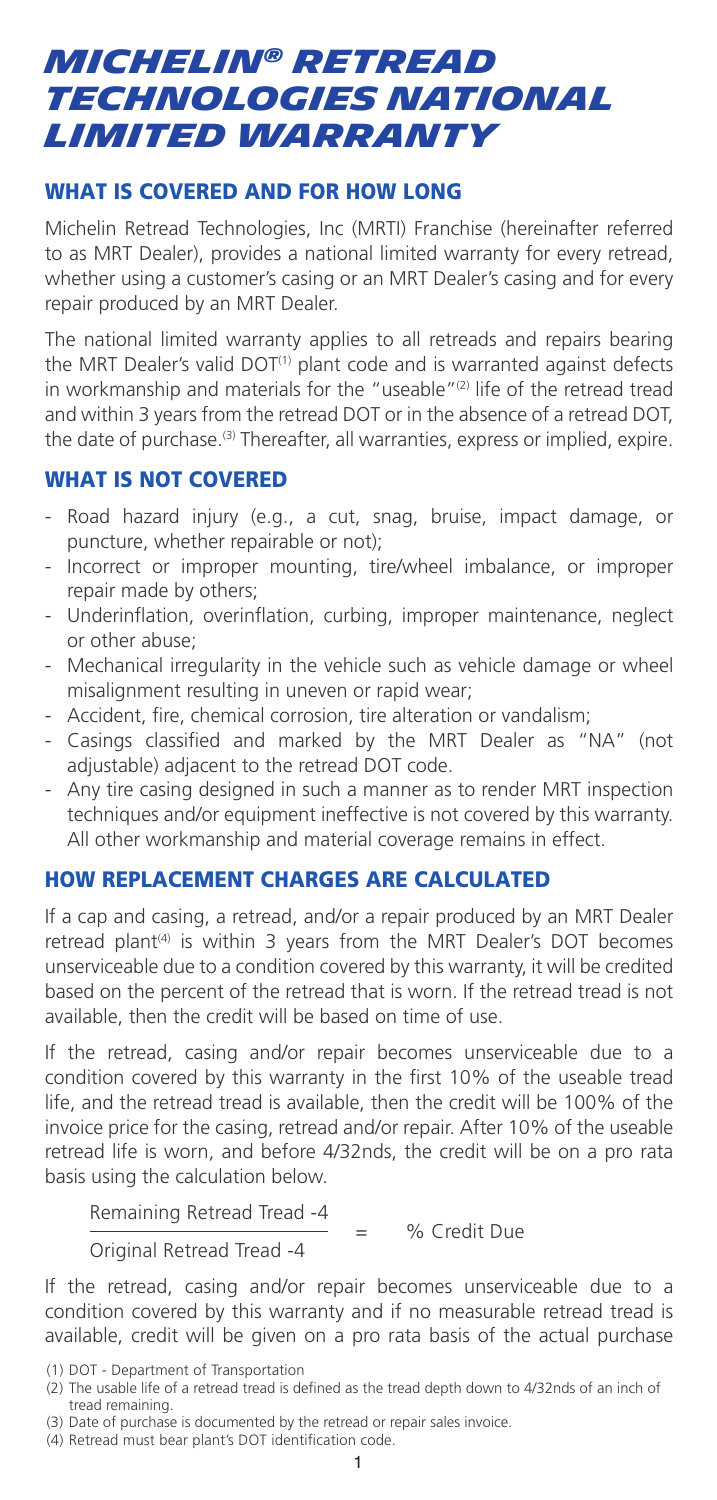price<sup>(5)</sup> for the casing, retread and/or repair, based on the number of weeks of usage according to the following table. The customer pays the cost of mounting, balancing and any other service charges or applicable taxes.

| DOT Retread Date |       | Percent of Credit                  |
|------------------|-------|------------------------------------|
| 0-16 weeks       |       | 100% Casing, Retread and/or Repair |
| 17-39 weeks      |       | 75% Casing, Retread and/or Repair* |
| 40-52 weeks      |       | 50% Retread Only*                  |
| 53-70 weeks      |       | 25% Retread Only*                  |
| After 70 weeks   | $0\%$ |                                    |

\*X One casings will be credited at 100% of casing value

The customer pays the charges for mounting and balancing of the tire and any other service charges or applicable taxes in either the pro rate basis on available tread or the pro rate basis of time used.

#### **Note: Please refer to Page 9 for MICHELIN® X One® casing specific warranty information.**

If the purchase price cannot be obtained, the adjusting MRT Dealer can calculate the Warranty Credit Amount. The price for the tire in the current Michelin Retread Technologies Suggested Fleet Price List is multiplied by the percentage adjustment to determine the credit for the retread, and the current value of the casing is multiplied by the same percentage to determine the credit for the casing (not applicable after the first 25% of tread is worn). Adding the 2 numbers together provides the total credit to be issued.

## WHAT THE END USER FLEET/ CUSTOMER MUST DO

When making a claim under the terms of this warranty, the end-user fleet/ customer must present the retreaded/repaired tire to an MRT Dealer.

If the vehicle on which the tires are mounted is within 250 km of the producing MRT dealer who manufactured the retread/repair or the producing dealer's commercial servicing location, the tire must be presented to that MRT dealer for warranty consideration.

#### CONDITIONS AND EXCLUSIONS

This warranty is in lieu of all other warranties, express or implied, including without limitation, warranties of merchantability and of fitness for a particular purpose.

The customer is not a participant in any retread program with Michelin Retread Technologies, Inc., Michelin North America, Inc., or with MRT Dealers, that includes warranty and adjustment provisions as an integral part of the program.

This warranty does not provide compensation for loss of time, loss of use of vehicle, inconvenience or consequential damage. Some states do not allow the exclusion or limitation of incidental or consequential damages, so the above limitation or exclusion may not apply to you. This warranty gives the customer specific legal rights, and you may have other rights that vary from state to state.

This warranty is for the exclusive benefit of the original customer and is not transferable.

This limited warranty applies **only** in Canada.

<sup>(5)</sup> Note: If the purchase invoice is not available, the adjusting MRT Dealer will attempt to obtain the actual purchase pricing for the retread and casing and to inform the producing MRT dealer of the impending warranty claim.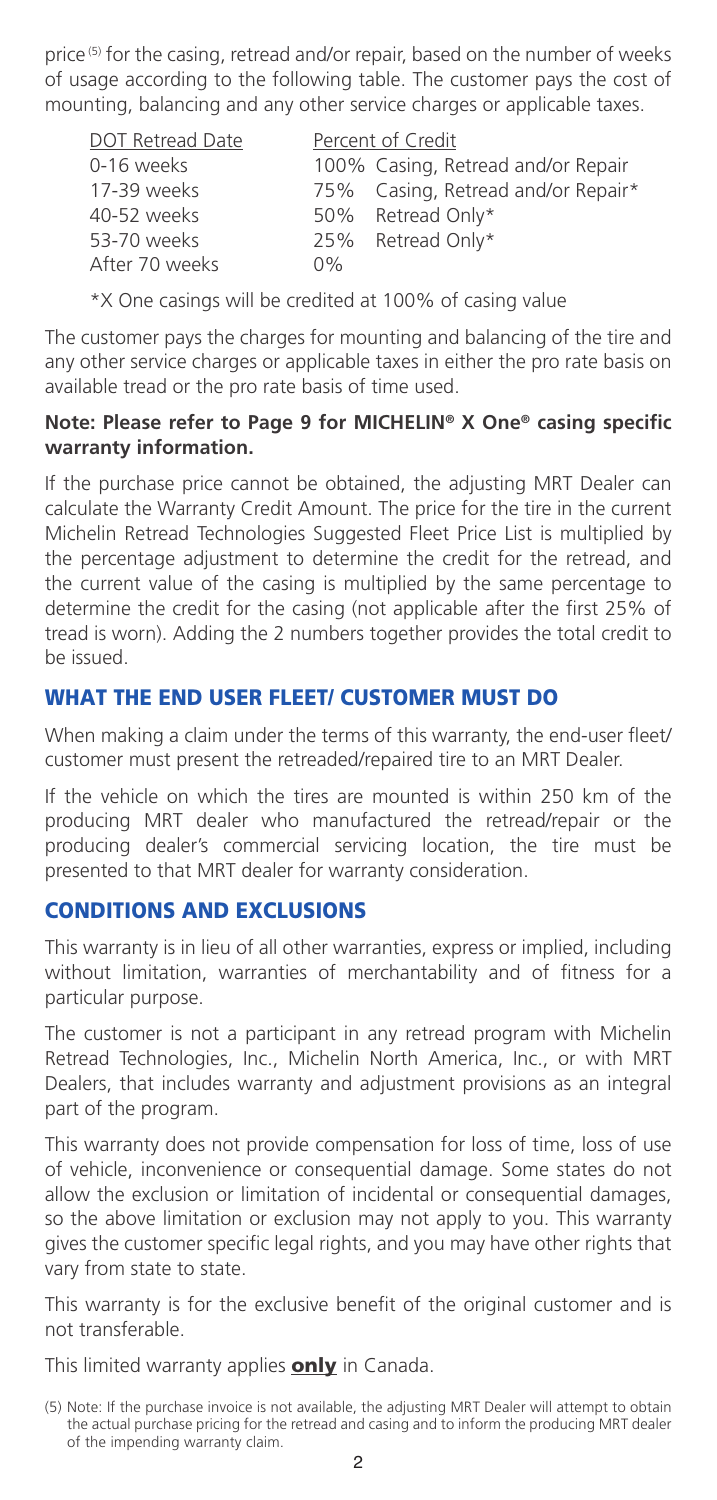# *SAFETY AND MAINTENANCE RECOMMENDATIONS*

# **AWARNING**

**DISREGARDING ANY OF THE SAFETY PRECAUTIONS AND INSTRUCTIONS CONTAINED IN THIS MANUAL MAY RESULT IN TIRE FAILURE OR EXPLOSION CAUSING SERIOUS PERSONAL INJURY OR DEATH.**

## DRIVING ON ANY TIRE THAT DOES NOT HAVE THE CORRECT INFLATION PRESSURE IS DANGEROUS AND MAY CAUSE IRREPARABLE TIRE DAMAGE.

Any underinflated tire builds up excessive heat that may result in sudden tire destruction. For replacement tires, the correct inflation pressure will be provided by your Michelin Truck Tire Retailer. If not, refer to the vehicle placard.

The placard indicates the inflation pressures required for the maximum axle loads (gross axle weight rating). However, do not exceed the maximum inflation pressure for the tire or the wheel on which it is mounted.

# **AWARNING**

**DO NOT DRIVE UNNECESSARILY ON IMPROPERLY INFLATED TIRES.**

## CHECK THE COLD INFLATION PRESSURE IN ALL YOUR TIRES, INCLUDING THE SPARE, AT LEAST ONCE EACH WEEK

Failure to maintain correct inflation pressure may result in improper vehicle handling and may cause rapid and irregular tire wear, sudden tire destruction, loss of vehicle control and serious personal injury. Therefore, inflation pressures should be checked at least once each week and always prior to long distance trips.

Please refer to your authorized Michelin Truck Tire Retailer or www.business.michelin.ca for detailed information on axle loads and appropriate cold inflation pressures.

Pressures should be checked when tires are cold; in other words, before they have been driven on. The ideal time to check tire pressures is early morning. Driving, even for a short distance, causes tires to heat up and pressure to increase.

Never bleed air from hot tires. Bleeding air from hot tires could result in under inflation.

Use an accurate tire gauge to check pressures. Never allow children to inflate or deflate tires.

If your pressure check indicates that one of your tires has lost pressure of four pounds or more, look for signs of penetration, valve leakage or wheel damage that may account for the pressure loss.

Any tire suspected of having been run flat or run at very low pressure (less than 80% of normal operating pressure) should not be re-inflated without careful inspection of the entire tire.

Visit a Michelin Truck Tire Retailer.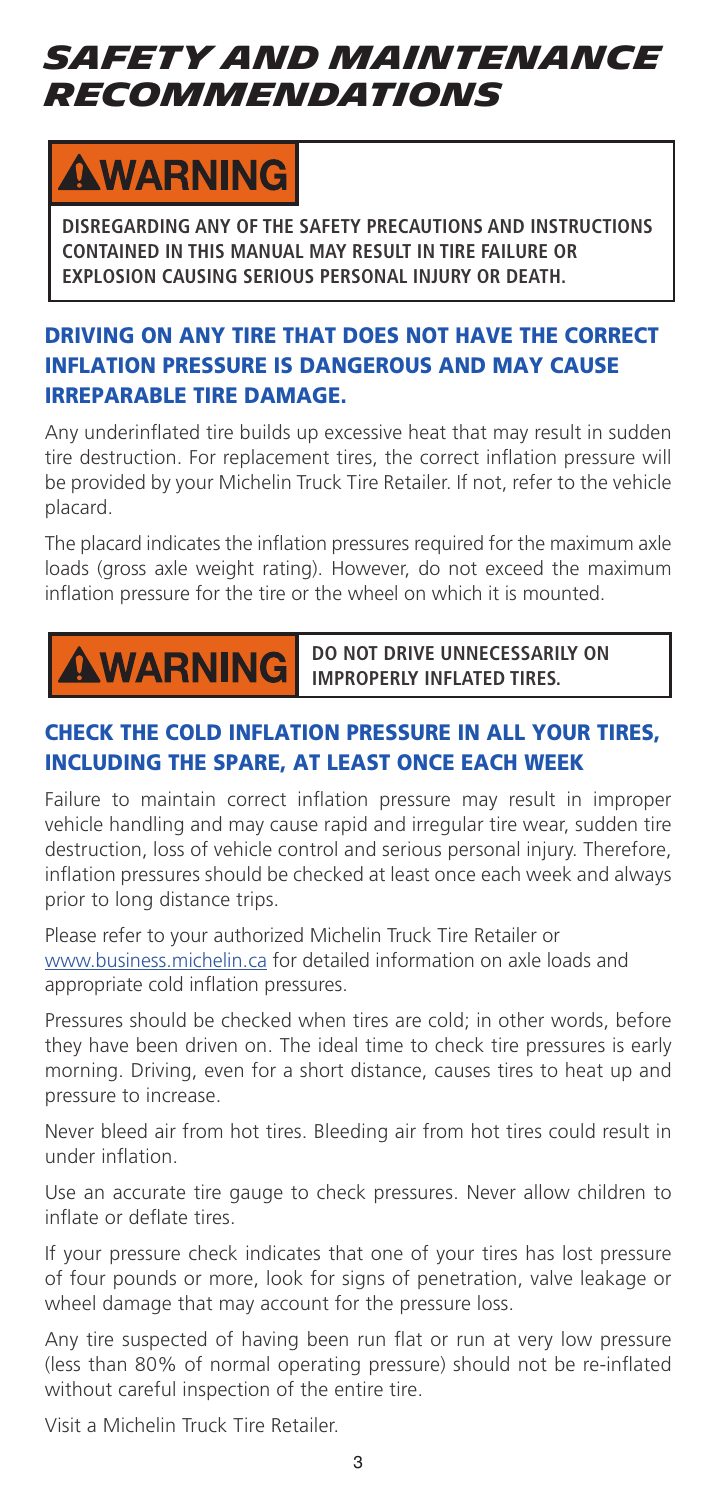## INSPECT YOUR TIRES DAILY — IF YOU SEE ANY DAMAGE TO THE TIRES OR WHEELS TAKE THEM TO AN AUTHORIZED MICHELIN RETAILER AT ONCE

## **HAZARDS**

Driving over potholes, curb, glass, metal, rocks, wood debris and the like, can damage a tire and should be safely avoided. Unavoidable contact with such hazards should prompt a thorough tire inspection.

If you see damage to your tires or wheels, replace with a spare and immediately visit a Michelin Truck Tire Retailer for advice.



**DO NOT DRIVE UNNECESSARILY ON A TIRE OR WHEEL WITH ANY VISIBLE DAMAGE.**

#### **INSPECTION**

Always examine your tires for bulges, cracks, cuts, penetrations and abnormal tire wear, particularly on the edges of the tire tread, which may be caused by misalignment or underinflation. If any such damage is found, the tire must be inspected by a Michelin Truck Tire Retailer at once. Use of a damaged tire could result in rapid pressure loss and sudden tire destruction. Failure to control a vehicle when one or more tires experience a sudden pressure loss can lead to an accident.

All tires will wear out faster when subjected to high speeds as well as hard cornering, rapid starts, sudden stops, frequent driving on surfaces which are in poor condition, and off-road use. Surfaces with holes and rocks or other objects can damage tires and cause vehicle misalignment. When driving on such surfaces, drive carefully and slowly, and before driving again at normal or highway speeds, examine your tires for any damage, such as cuts, bulges, penetrations, unusual wear patterns, etc.

#### WEAR BARS

MICHELIN® Truck Tires contain "Wear Bars" in the grooves of the tire tread which show up when only 2/32nds of an inch (1.6 mm) of tread is remaining. At this stage, tires must be replaced. Tires worn beyond this stage are dangerous.

(Federal law requires the tires on front axles of a Bus, Truck or Truck Tractor to have at least 4/32nds of an inch of tread depth remaining.)

## HIGH SPEED DRIVING CAN BE DANGEROUS AND MAY DAMAGE YOUR TIRES

Correct inflation pressure is especially important. However, at high speeds, even with the correct inflation pressure, a road hazard, for example, is more difficult to avoid and, if contact is made, has a greater chance of causing tire damage than at lower speeds. Moreover, driving at high speeds reduces the reaction time available to avoid accidents and bring your vehicle to a safe stop.



**DO NOT DRIVE AT SPEEDS FASTER THAN THE SPEED RATINGS FOR YOUR TIRES. NEVER EXCEED LEGAL SPEED LIMITS OR SPEEDS REASONABLE FOR THE DRIVING CONDITIONS.**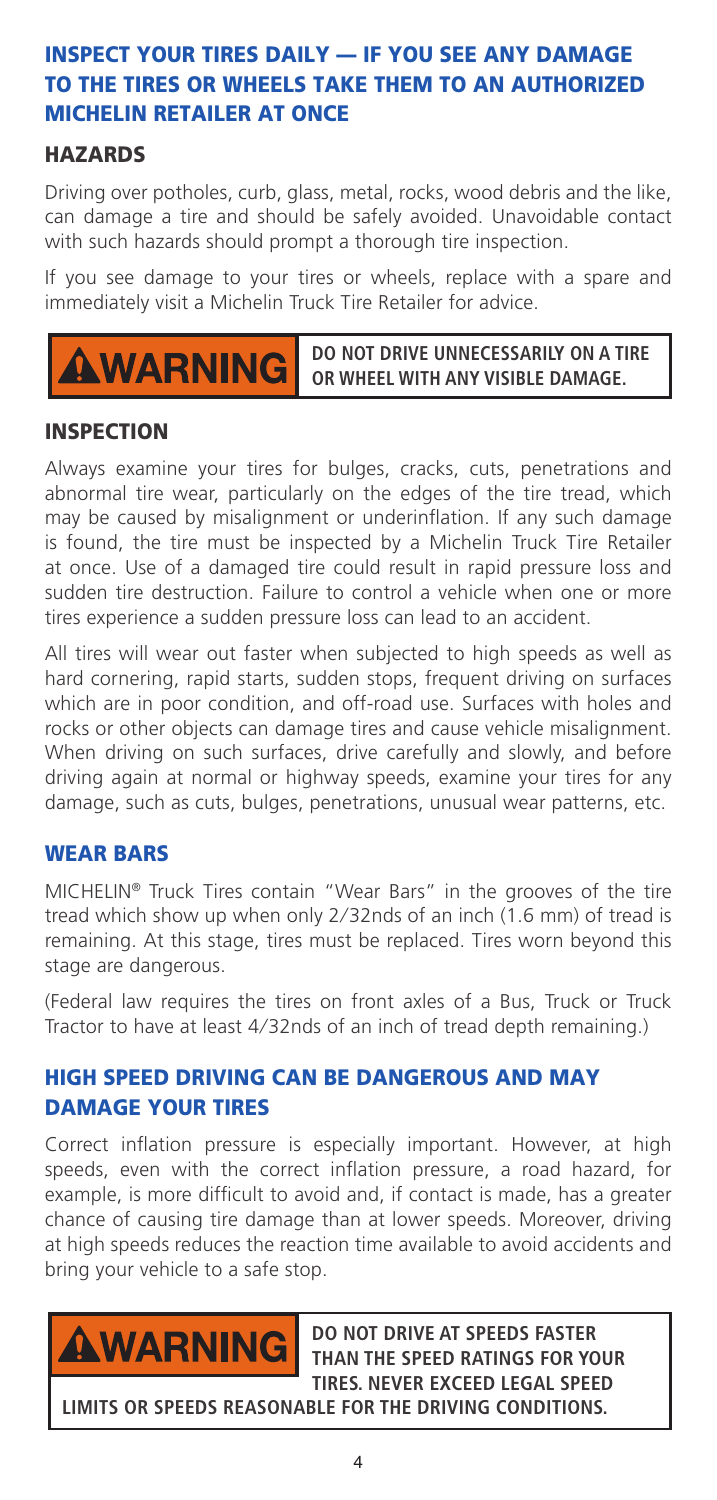If you see any damage to a tire or wheel, replace it with the spare at once and visit a Michelin Truck Tire Retailer.

The maximum speed at which MICHELIN® Truck Tires can be operated is indicated in the MICHELIN® Truck Tire Data Book. This speed varies for each type of tire and depends on the type of application. Consult a Michelin Truck Tire Retailer for assistance in determining the maximum speed for your application.

Exceeding this maximum speed will cause the tire to build up excessive heat, which can cause tire damage that could result in sudden pressure loss and rapid tire destruction. Failure to control a vehicle when one or more tires experience sudden pressure loss can lead to an accident, property damage, and personal injury.

In any case, you should not exceed reasonable speeds as indicated by the legal limits and driving conditions.

## WHEEL ALIGNMENT, TRACKING, AND BALANCING ARE IMPORTANT FOR SAFETY AND MAXIMUM MILEAGE FROM YOUR TIRES

**WARNING** 

**DO NOT DRIVE ON UNEVENLY WORN, OUT OF ALIGNMENT, OR UNBALANCED TIRES.**

## CHECK HOW YOUR TIRES ARE WEARING AT LEAST ONCE EACH MONTH

If your tires are wearing unevenly, such as the inside shoulder of the tire wearing faster than the rest of the tread, your vehicle may be out of alignment. This condition not only shortens the life of your tires but also adversely affects the handling characteristics of your vehicle, which could be dangerous. If you detect irregular wear, have the alignment of the wheels and the parallelism of the axles checked immediately. Also check to see that your tires are properly inflated.

For optimum tire life and performance, the front end alignment on vehicles equipped with MICHELIN® Truck Tires should be in accordance with the recommendations of the vehicle manufacturer.

Care should be taken to ensure tire/wheel concentricity to avoid potential issues with imbalance. It is recommended that you have your tires and wheels dynamically balanced. Tires and wheels which are not balanced may cause steering difficulties, a bumpy ride and irregular tire wear.

## DO NOT OVERLOAD — DRIVING ON ANY OVERLOADED TIRE IS DANGEROUS

**WARNING** 

**DO NOT DRIVE ON OVERLOADED TIRES. DRIVING ON ANY OVERLOADED TIRE IS DANGEROUS.**

The maximum load rating marked on the tire sidewall of any truck tire is based on a specific maximum speed of operation. Consult a MICHELIN® Truck Tire Data Book for complete information on allowable loads for the tires in your application. Tires which are loaded beyond their maximum allowable loads for the particular application will build up excessive heat that may cause sudden tire destruction, property damage and personal injury.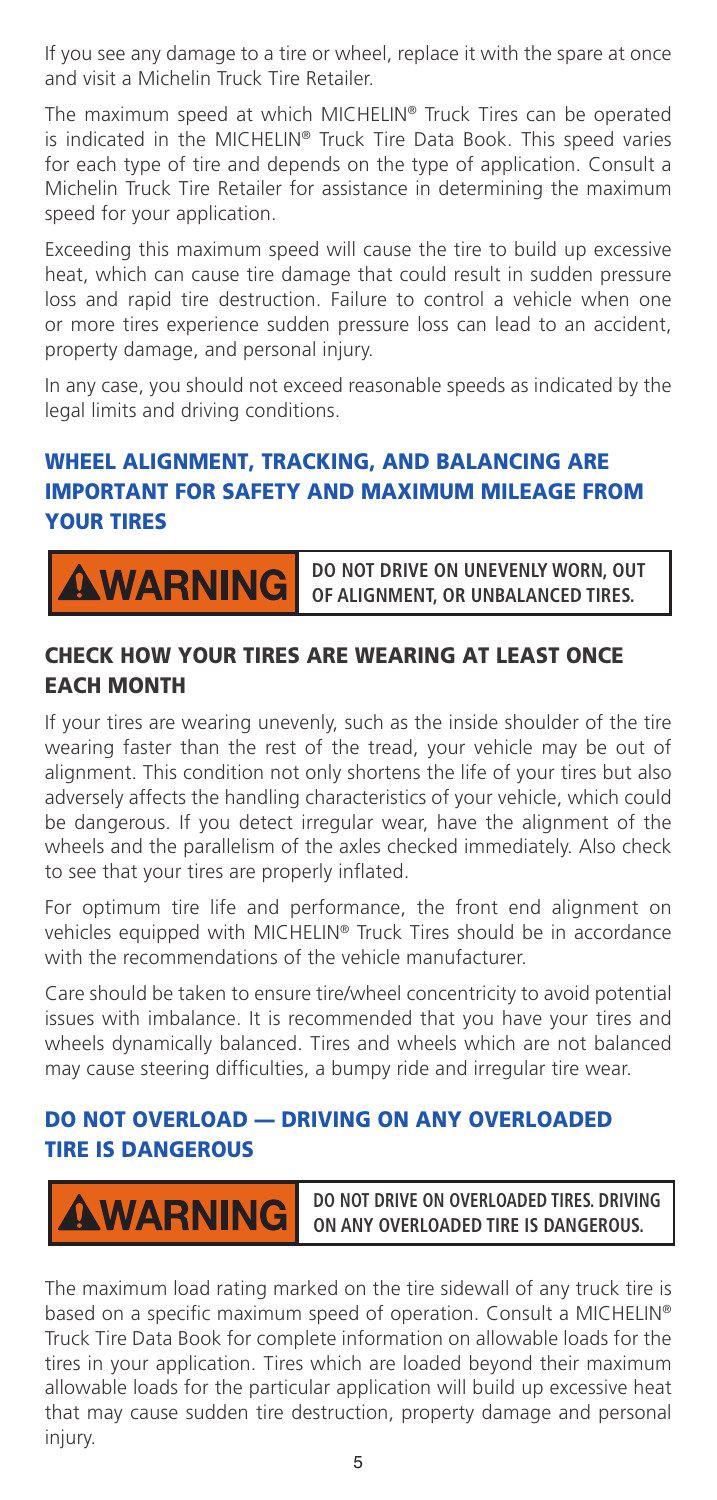In the case of dual mounted tires, if one of the tires is run underinflated or flat then the other tire will become severely overloaded which could lead to tire failure. "Limping in" is illegal and should never be attempted.

#### TIRE MIXING



**DO NOT DRIVE IMPROPERLY MIXED TIRES.**

#### FOUR WHEEL TRUCKS

For best performance it is recommended that the same size and type of tire be used on all four wheel positions. If only two MICHELIN® radial truck tires are mounted with two non-radial tires, the radial tires should be mounted on the rear axle.

Before mixing different types of tires in any configuration on any vehicle, be sure to check the vehicle manufacturer's owner's manual for its recommendations.

It is especially important to check the vehicle manufacturer's owner's manual when mixing, matching or replacing tires on 4-wheel drive vehicles, as this may require special precautions.

#### VEHICLES WITH MORE THAN FOUR WHEEL POSITIONS

For best performance, it is strongly recommended that radial and nonradial tires not be mixed in a dual fitment.

#### TIRE ALTERATIONS

**WARNING** 

**DO NOT DRIVE ON ALTERED TIRES.**

Do not make or allow to be made any alteration to your tires. Alterations may prevent proper performance, leading to tire damage which can result in an accident. Tires which become unserviceable due to alterations such as, but not limited to, truing, addition of balancing or sealant liquids, or the use of tire dressings containing petroleum distillates, are excluded from warranty coverage.

## IMPROPERLY RETREADED AND/OR REPAIRED TIRES ARE DANGEROUS AND CAN CAUSE TIRE DESTRUCTION, PROPERTY DAMAGE AND PERSONAL INJURY

**AWARNING** 

**DO NOT DRIVE ON IMPROPERLY RETREADED OR REPAIRED TIRES.**

Retreading and repairing of MICHELIN® Truck Tires should be performed only by qualified personnel with proper equipment using the procedures contained in MICHELIN® Retread and Repair manuals.

If any MICHELIN® Tire sustains a puncture, take it to an authorized Michelin Tire Retailer to check for possible damage that may have occurred.

Plug-only repairs done on-the-wheel are considered improper and are therefore not recommended. Such repairs are not reliable and may cause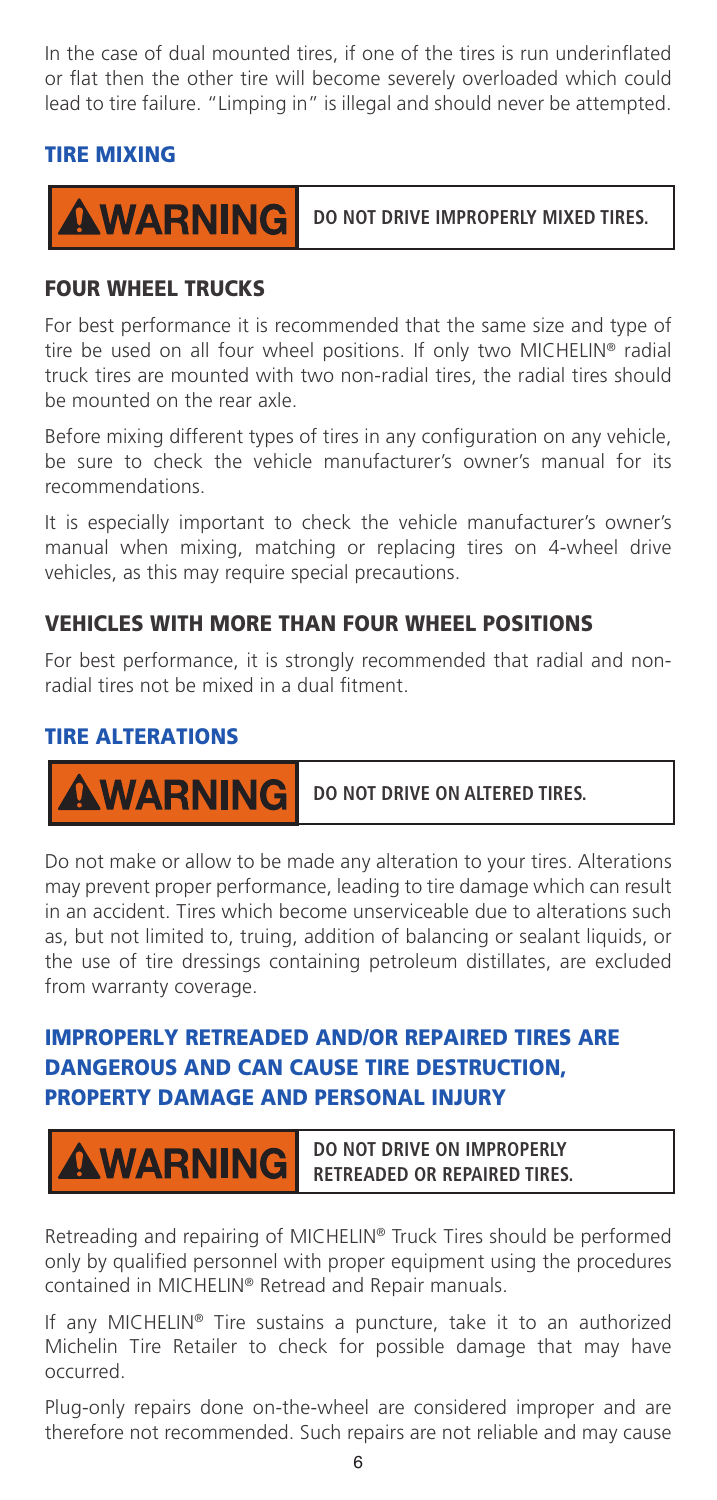further damage to the tire and may result in tire failure.

## STORAGE

Tires contain waxes and emollients to protect their outer surfaces from ozone and weather checking. As the tire rolls and flexes, the waxes and emollients continually migrate to the surface, replenishing this protection throughout the normal use of the tire. Consequently, when tires sit outdoors, unused for long periods of time (a month or more), their surfaces become dry and more susceptible to ozone and weather checking, and the casing becomes susceptible to flat spotting. Also serious problems occur with tube-type tires when mounted with water trapped between the tire and the tube. Due to pressurization, the liquid can pass through the inner liner and into the casing plies. For these reasons, tires should always be stored in a cool, dry, clean indoor environment. Failure to store tires in accordance with these instructions could result in premature aging of the tires and sudden tire failure.

When tires are stored, be sure they are placed away from sources of heat and ozone, such as hot pipes and electric generators. Be sure the surfaces on which tires are stored are clean and free from grease, petroleum products or other substances which could deteriorate the rubber. (Tires exposed to these materials during storage or driving could be subject to sudden failure.)

## FOLLOW THESE MOUNTING RECOMMENDATIONS TO PREVENT TIRE DESTRUCTION, PROPERTY DAMAGE AND PERSONAL INJURY

Recommendations published by the Canadian Center for Occupational Health and Safety (CCOHS) deal in detail with mounting and demounting of tires for trucks.You should ensure that you are always in compliance with these recommendations. In addition, Michelin urges you to bear in mind the following considerations:

Tire changing can be dangerous and must be done by professionally trained persons using proper tools and procedures as specified by the Tire and Rubber Association of Canada (TRAC).

# **AWARNING**

**TIRE AND WHEEL SERVICING CAN BE DANGEROUS AND MUST BE DONE ONLY BY TRAINED PERSONNEL USING PROPER TOOLS AND PROCEDURES. FAILURE TO READ AND COMPLY WITH ALL PROCEDURES MAY RESULT IN SERIOUS INJURY OR DEATH TO YOU OR OTHERS.**

Tires should be mounted on wheels of the correct size and type which are in good, clean condition. Bent, chipped, or rusted wheels or rim components may cause tire damage and can also malfunction causing an accident.

All wheel components (i.e. flanges, lock rings, rim base, etc.) must match. Be sure to check wheel manufacturer's specifications.

When changing any tire, always deflate the tire before loosening any wheel or rim lugs. Always install new valve cores with new mountings.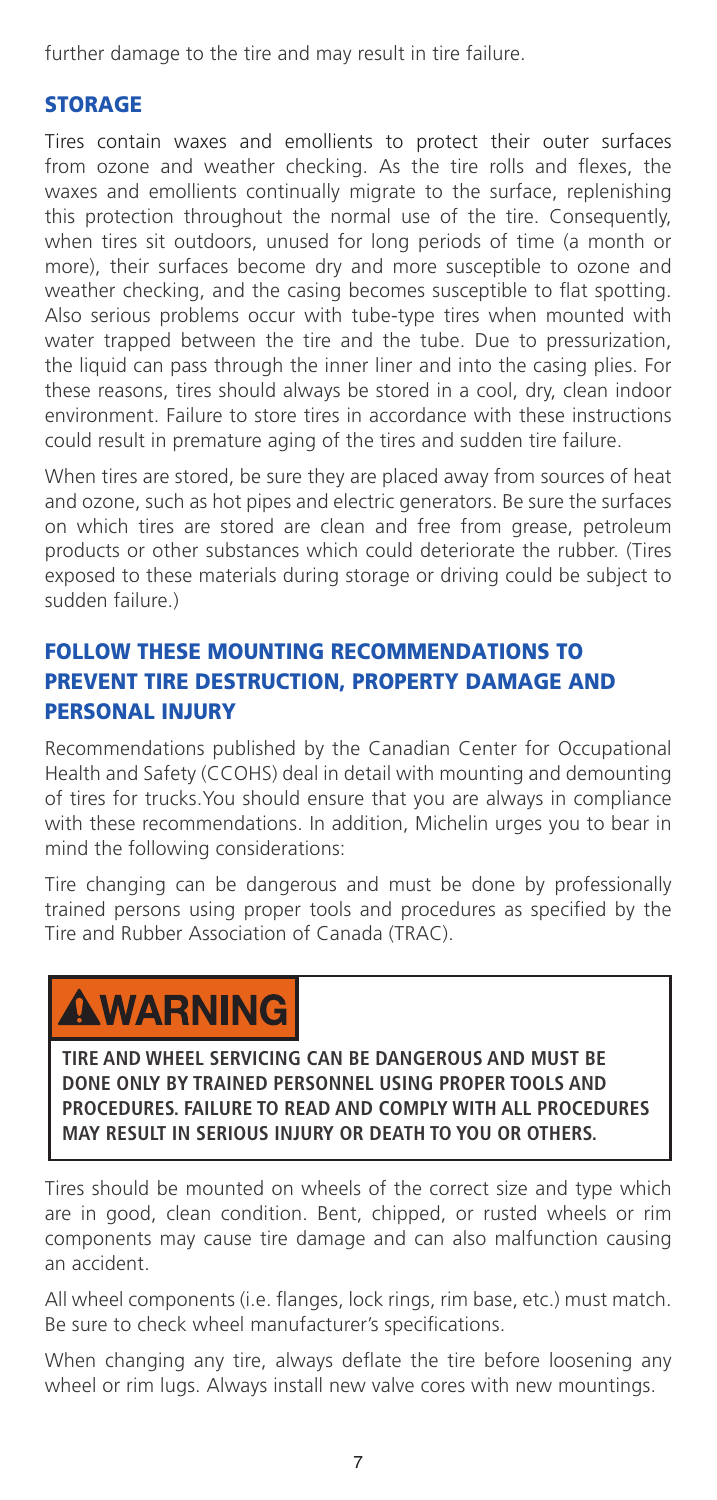## FOR ALL MICHELIN® TUBE-TYPE TIRES

**TUBES:** Always fit a new MICHELIN® tube of the proper size in a new mounting. A tube through normal use will experience growth; therefore, if an old tube is re-used, there is a probability of creasing it with subsequent chafing and eventual failure of the tube causing tire damage. MICHELIN® Tubes are made of butyl rubber and marked with the trade name "AIRSTOP®." It is essential to use an "AIRSTOP®" tube with a MICHELIN® 'X®' Tire. These tubes are made with an overlap splice which is stronger than the butt splice used in many other tubes. The use of other tubes, not designed for MICHELIN® 'X®' Radial Tires, could result in tube failure causing tire damage.

**FLAPS:** Always install a new MICHELIN® Flap when you install a new tire. After a limited time the flap will develop a set to match the tire and wheel in which it is fitted; therefore, it will not exactly match a new tire/ wheel combination.

## FOR ALL MICHELIN® TIRES

**LUBRICANT:** Always use a proper lubricant when mounting tires. Use only an approved tire mounting lubricant. Never use anti-freeze, silicones or petroleum-based lubricants. Do not allow excess lubricant to run down and collect inside the tire.

**SAFETY CAGE:** Always use a safety cage or other OSHA approved restraining devices when inflating a truck tire. Ensure that the safety cage is large enough to accommodate wide base tires when inflating MICHELIN® X One® Tires. Never stand over the tire or in front of the valve when inflating. Use an inline gauge and stand to the side. Before final inflation, check the assembly carefully for signs of weakness or irregularities.

**VALVE CAPS:** It is essential that all valves be fitted with pressure-sealing metal valve caps, which are the PRIMARY seal of the valve, to avoid leaks. After mounting, check the assemblies for leaks. When wheel assemblies are mounted on a vehicle, be sure that the valves do not touch the brake drums or any mechanical part of the vehicle.

**DUAL MOUNTING:** Tires mounted in duals must be matched so that the maximum difference between the diameters of the tires does not exceed 1/4 inch. Failure to properly match dual tires will result in the tire with the larger diameter carrying a disproportionate share of the load which can cause sudden tire destruction, property damage and personal injury.

Proper dual spacing must be provided to prevent the tires from rubbing together and to allow for the flow of cooling air. Consult the MICHELIN® Truck Tire Data Book or visit a Michelin Truck Tire Retailer for information on the minimum dual spacing required for a particular tire/wheel fitment.

#### PREPARATION OF WHEELS AND RIMS

Prior to fitment, wheel assemblies should be thoroughly inspected for cracks, warpage, deformation of flanges, side rings, lock rings, etc. The condition of the stud holes on wheels should also be checked. If any of these conditions are discovered, the wheel should be discarded. All burrs, welds, hammer dents, etc., that are present on the tire side of the rim must be made smooth with a file and/or emery cloth. Remove rust with a wire brush and apply a rust inhibiting paint. Make sure the tires are being mounted on the correct wheel size and type. The wheels and rim components should be in good condition and clean.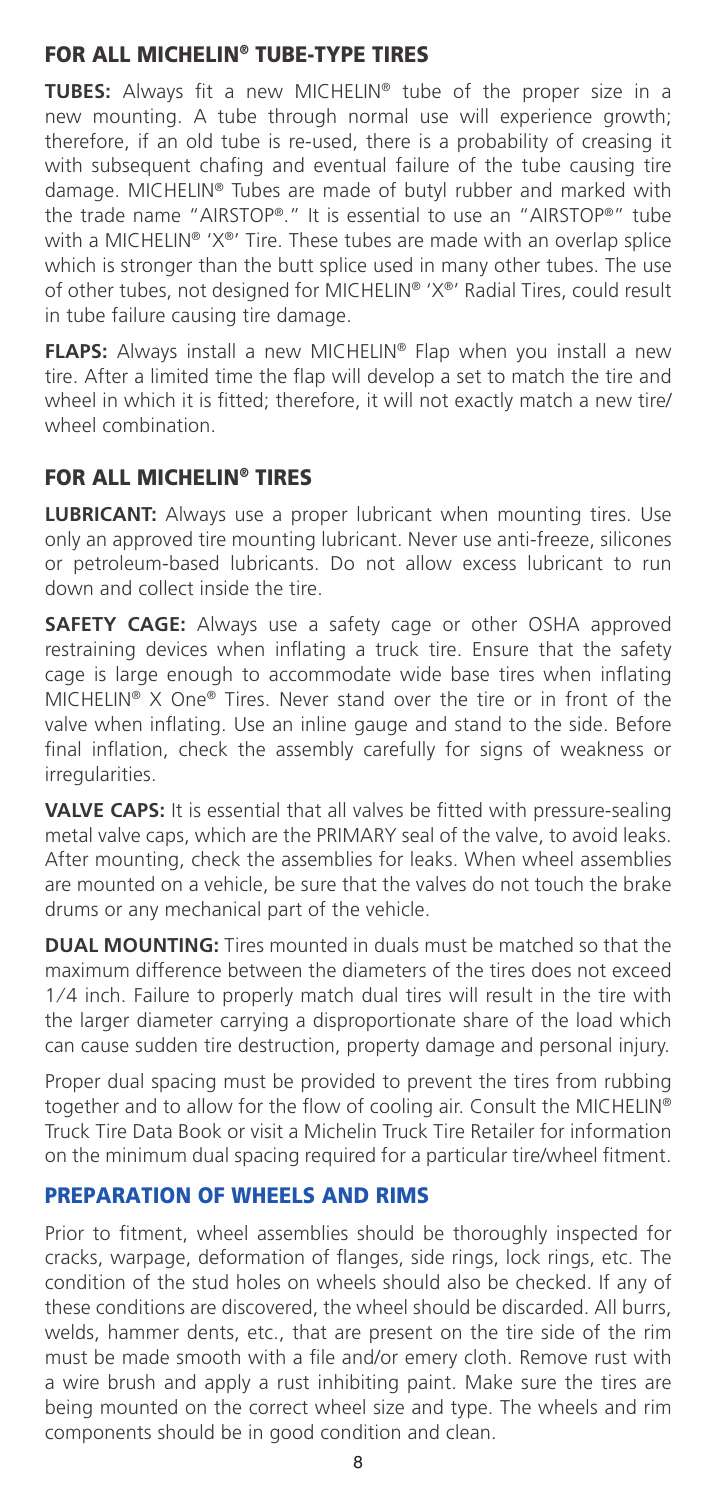# *MICHELIN® X ONE® casing warranty*

Michelin Retread Technologies, Inc. (MRT) is pleased to offer an extended warranty coverage pertaining to MICHELIN® X One® tire casings retreaded via the MRT franchise network.

In assessing warranty credits payable for a MICHELIN® X One® tire retread and/or repair produced by an MRT franchisee via the MRT retread process when no measurable tread remains, warranty credits will be applied to both casings, retreads and repairs during the first 70 weeks of casing usage. The historical pro rata usage structure will continue to apply for retreads and repairs; however, an X One casing will be warranted at 100% for the full 70 weeks.

DOT Retread Date Percent of Credit 40-52 weeks Retread Only 53-70 weeks Retread Only After 70 weeks 0%

0-16 weeks 100% Casing, Retread and/or Repair 17-39 weeks 75% Retread and/or Repair

## *MICHELIN® X ONE® TIRE SPECIFIC INFORMATION*  ALL DRIVERS OF VEHICLES EQUIPPED WITH MICHELIN® X ONE® TIRES SHOULD BE AWARE OF THE FOLLOWING:

#### PRESSURE MAINTENANCE

Drivers have commented that an underinflated MICHELIN® X One® Tire is more likely to be detected with a simple visual inspection than duals. However, pressure is difficult to gauge visually even for the most experienced driver. Drivers should always use a properly calibrated gauge when verifying the pressure of a MICHELIN® X One® Tire and should not rely on the aspect of the tire. If the tire is 20% below the recommended pressure, it must be considered flat, removed and inspected for punctures or other damage. Failure to do so may cause tire failure.

## VEHICLE HANDLING

Drivers have commented that the wide, stable footprint of the MICHELIN® X One® Tire can provide the feel of a much more stable truck compared to traditional dual tires. Most MICHELIN® X One® fitments allow the track of the tractor and trailer to be widened. However, drivers should not let the outstanding handling of the MICHELIN® X One® Tire give them a false sense of stability in curves. Drivers should always respect all posted speed limits regardless of tire fitment. Failure to do so may cause vehicle to tip.

## RAPID PRESSURE LOSS TECHNIQUES

9 wheel, axle components and vehicle.Extensive testing has shown that rapid pressure loss on a MICHELIN® X One® Tire will not compromise the stability and behavior of the vehicle. However, with one tire on each axle end, the loss of pressure will allow the wheel and axle end to drop and possibly contact the road surface. To avoid additional damage to the tire, wheel and axle due to tire/wheel lock-up and brake drag, drivers should be encouraged to decelerate gradually through down shifting, use of trailer brake (when appropriate) or by pumping the brakes during the initial phase of deceleration to allow some rotation of the assembly. Failure to do so may cause irreparable damage to the tire,